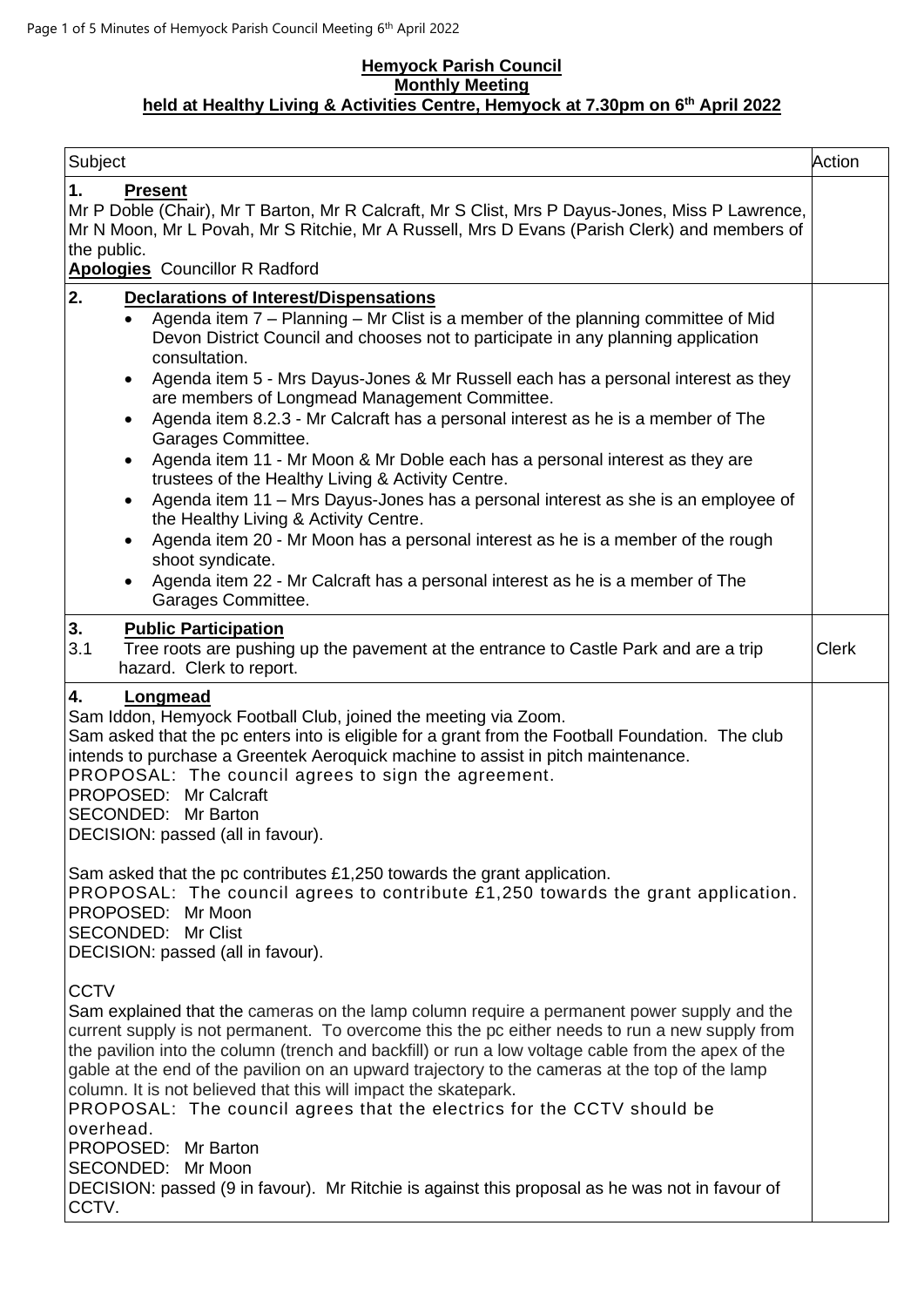| 5.                         | <b>Minutes from Previous Meeting</b><br>PROPOSED: Mr Moon                                                                                                                                                                                                                                                                                                                                                                                                                                                                                                                                                                                                                                                                                                                                                                                                                                                                                                                                                                                                                                                                                                                                                                                                                                                                                                                                                                                                                                                                                                                                                                                                                                                                                                                                            | PROPOSAL: The council minutes of the 2 <sup>nd</sup> March are approved.                                            |  |  |
|----------------------------|------------------------------------------------------------------------------------------------------------------------------------------------------------------------------------------------------------------------------------------------------------------------------------------------------------------------------------------------------------------------------------------------------------------------------------------------------------------------------------------------------------------------------------------------------------------------------------------------------------------------------------------------------------------------------------------------------------------------------------------------------------------------------------------------------------------------------------------------------------------------------------------------------------------------------------------------------------------------------------------------------------------------------------------------------------------------------------------------------------------------------------------------------------------------------------------------------------------------------------------------------------------------------------------------------------------------------------------------------------------------------------------------------------------------------------------------------------------------------------------------------------------------------------------------------------------------------------------------------------------------------------------------------------------------------------------------------------------------------------------------------------------------------------------------------|---------------------------------------------------------------------------------------------------------------------|--|--|
|                            | SECONDED: Mr Clist                                                                                                                                                                                                                                                                                                                                                                                                                                                                                                                                                                                                                                                                                                                                                                                                                                                                                                                                                                                                                                                                                                                                                                                                                                                                                                                                                                                                                                                                                                                                                                                                                                                                                                                                                                                   |                                                                                                                     |  |  |
| 6.<br>6.1<br>6.2           | DECISION: passed (all in favour).<br>Planning<br>The following applications were considered:-<br>22/00438/HOUSE. Retention of a replacement outbuilding for use as a garage and garden<br>store with studio space above. Northcote, Hemyock.<br>PROPOSAL: the council is not content with the application. The building has<br>been constructed 5 metres from where it should have been built and the possible increase<br>in the floor levels has meant that the building now overlooks the neighbouring property to a<br>greater degree.<br>PROPOSED: Mr Barton<br>SECONDED: Mr Ritchie<br>DECISION: passed (all in favour).<br>22/00444/FULL. Conversion of redundant workshop building to dwelling. Studleys,<br>Hemyock.<br>PROPOSAL: the council is not content with the application and makes the<br>following comments: - There is a small stream on the southern boundary of the site with<br>Myrtle Cottage yet the application states it is not within 20m of a water course. There is no<br>information about the package treatment plant. Does the application meet the criteria as<br>set out in DM9 and in particular - will this development lead to an enhancement of the<br>immediate setting? Is the building redundant? Is it substantial? Does it require substantial<br>alteration? what about light pollution? Hemyock PC supports the development of<br>traditional stone-built farm buildings that are not suitable for modern agricultural<br>use. However, the application is for the speculative development of a garage/workshop<br>constructed in timber which has weathered and blended into the landscape. Approval of<br>this application would have massive implications for the countryside of Mid Devon in<br>general and the Blackdown Hills AONB in particular |                                                                                                                     |  |  |
| 6.3                        | PROPOSED: Miss Lawrence<br>SECONDED: Mrs Dayus-Jones<br>DECISION: passed (all in favour)<br>Application withdrawn noted for:-                                                                                                                                                                                                                                                                                                                                                                                                                                                                                                                                                                                                                                                                                                                                                                                                                                                                                                                                                                                                                                                                                                                                                                                                                                                                                                                                                                                                                                                                                                                                                                                                                                                                        | 21/02522/HOUSE. Construction of a front dormer loft conversion to provide additional                                |  |  |
| 6.4                        | Planning permission granted noted for:-<br>extension.                                                                                                                                                                                                                                                                                                                                                                                                                                                                                                                                                                                                                                                                                                                                                                                                                                                                                                                                                                                                                                                                                                                                                                                                                                                                                                                                                                                                                                                                                                                                                                                                                                                                                                                                                | accommodation. 4 Longmead, Hemyock.<br>22/00268/HOUSE. 14 Lower Greenfield, Hemyock. Erection of single-storey rear |  |  |
| 7.<br>7.1<br><b>INCOME</b> | <b>Finance</b><br>Income and expenditure                                                                                                                                                                                                                                                                                                                                                                                                                                                                                                                                                                                                                                                                                                                                                                                                                                                                                                                                                                                                                                                                                                                                                                                                                                                                                                                                                                                                                                                                                                                                                                                                                                                                                                                                                             |                                                                                                                     |  |  |
| No                         | Amount                                                                                                                                                                                                                                                                                                                                                                                                                                                                                                                                                                                                                                                                                                                                                                                                                                                                                                                                                                                                                                                                                                                                                                                                                                                                                                                                                                                                                                                                                                                                                                                                                                                                                                                                                                                               | From                                                                                                                |  |  |
| $\mathbf 1$                | 146.67                                                                                                                                                                                                                                                                                                                                                                                                                                                                                                                                                                                                                                                                                                                                                                                                                                                                                                                                                                                                                                                                                                                                                                                                                                                                                                                                                                                                                                                                                                                                                                                                                                                                                                                                                                                               | Waddeton Park (contribution towards mole invoice)                                                                   |  |  |
| $\overline{2}$             | 60.00                                                                                                                                                                                                                                                                                                                                                                                                                                                                                                                                                                                                                                                                                                                                                                                                                                                                                                                                                                                                                                                                                                                                                                                                                                                                                                                                                                                                                                                                                                                                                                                                                                                                                                                                                                                                | P3 grant                                                                                                            |  |  |
| $\overline{3}$             | 150.00                                                                                                                                                                                                                                                                                                                                                                                                                                                                                                                                                                                                                                                                                                                                                                                                                                                                                                                                                                                                                                                                                                                                                                                                                                                                                                                                                                                                                                                                                                                                                                                                                                                                                                                                                                                               | Gun Club rent                                                                                                       |  |  |
| $\overline{\mathbf{4}}$    | 2.69                                                                                                                                                                                                                                                                                                                                                                                                                                                                                                                                                                                                                                                                                                                                                                                                                                                                                                                                                                                                                                                                                                                                                                                                                                                                                                                                                                                                                                                                                                                                                                                                                                                                                                                                                                                                 | Interest                                                                                                            |  |  |
| 5                          | 30.99                                                                                                                                                                                                                                                                                                                                                                                                                                                                                                                                                                                                                                                                                                                                                                                                                                                                                                                                                                                                                                                                                                                                                                                                                                                                                                                                                                                                                                                                                                                                                                                                                                                                                                                                                                                                | Interest                                                                                                            |  |  |
| 6<br>$\overline{7}$        | 20.00                                                                                                                                                                                                                                                                                                                                                                                                                                                                                                                                                                                                                                                                                                                                                                                                                                                                                                                                                                                                                                                                                                                                                                                                                                                                                                                                                                                                                                                                                                                                                                                                                                                                                                                                                                                                | Exe Valley Pizza, donation                                                                                          |  |  |
| 8                          | .39<br>.81                                                                                                                                                                                                                                                                                                                                                                                                                                                                                                                                                                                                                                                                                                                                                                                                                                                                                                                                                                                                                                                                                                                                                                                                                                                                                                                                                                                                                                                                                                                                                                                                                                                                                                                                                                                           | Interest, GF<br>Interest, P3                                                                                        |  |  |
| $\overline{9}$             | 200.00                                                                                                                                                                                                                                                                                                                                                                                                                                                                                                                                                                                                                                                                                                                                                                                                                                                                                                                                                                                                                                                                                                                                                                                                                                                                                                                                                                                                                                                                                                                                                                                                                                                                                                                                                                                               | <b>AG Real</b>                                                                                                      |  |  |
| 10                         | 61.75                                                                                                                                                                                                                                                                                                                                                                                                                                                                                                                                                                                                                                                                                                                                                                                                                                                                                                                                                                                                                                                                                                                                                                                                                                                                                                                                                                                                                                                                                                                                                                                                                                                                                                                                                                                                | WPD, Wayleave                                                                                                       |  |  |
|                            | <b>EXPENDITURE</b>                                                                                                                                                                                                                                                                                                                                                                                                                                                                                                                                                                                                                                                                                                                                                                                                                                                                                                                                                                                                                                                                                                                                                                                                                                                                                                                                                                                                                                                                                                                                                                                                                                                                                                                                                                                   |                                                                                                                     |  |  |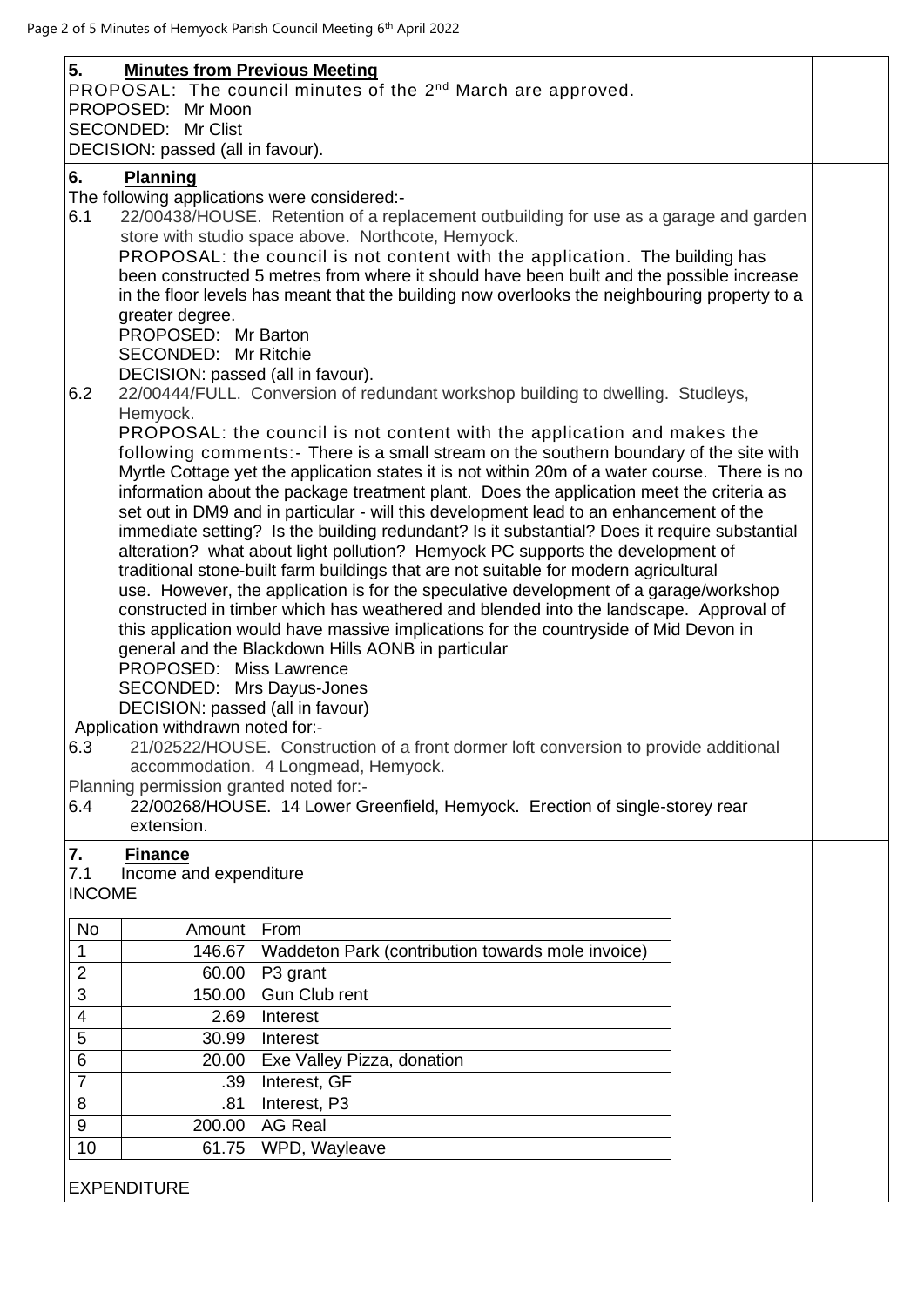|                                                     | <b>No</b>       | Amount                                                                                                                                              | Payee                                                                                                                                                                                                                                                                                                                                                                                                                                                        | Reason                                                                                                                                                                                                                                                                                                                                                                                                                                                  |                                                              |
|-----------------------------------------------------|-----------------|-----------------------------------------------------------------------------------------------------------------------------------------------------|--------------------------------------------------------------------------------------------------------------------------------------------------------------------------------------------------------------------------------------------------------------------------------------------------------------------------------------------------------------------------------------------------------------------------------------------------------------|---------------------------------------------------------------------------------------------------------------------------------------------------------------------------------------------------------------------------------------------------------------------------------------------------------------------------------------------------------------------------------------------------------------------------------------------------------|--------------------------------------------------------------|
|                                                     | 1.              | 8.00                                                                                                                                                | <b>HSBC</b>                                                                                                                                                                                                                                                                                                                                                                                                                                                  | Bank charges                                                                                                                                                                                                                                                                                                                                                                                                                                            |                                                              |
|                                                     | 2.              | 18.00                                                                                                                                               | Unity Trust                                                                                                                                                                                                                                                                                                                                                                                                                                                  | Bank charges                                                                                                                                                                                                                                                                                                                                                                                                                                            |                                                              |
|                                                     | 3.              | 146.25                                                                                                                                              | K Amor                                                                                                                                                                                                                                                                                                                                                                                                                                                       | Toilet cleaning                                                                                                                                                                                                                                                                                                                                                                                                                                         |                                                              |
|                                                     | 4.              | 318.00                                                                                                                                              | I Pike                                                                                                                                                                                                                                                                                                                                                                                                                                                       | Village maintenance                                                                                                                                                                                                                                                                                                                                                                                                                                     |                                                              |
|                                                     | 5.              | 1,060.08                                                                                                                                            | D Evans                                                                                                                                                                                                                                                                                                                                                                                                                                                      | Wages and expenses                                                                                                                                                                                                                                                                                                                                                                                                                                      |                                                              |
|                                                     | 6.              | 63.63                                                                                                                                               | <b>HMRC</b>                                                                                                                                                                                                                                                                                                                                                                                                                                                  | <b>PAYE</b>                                                                                                                                                                                                                                                                                                                                                                                                                                             |                                                              |
|                                                     | 7.              | 263.09                                                                                                                                              | Glasdon                                                                                                                                                                                                                                                                                                                                                                                                                                                      | Village consumables (dog bags)                                                                                                                                                                                                                                                                                                                                                                                                                          |                                                              |
|                                                     | 8.              | 60.00                                                                                                                                               | The Garages                                                                                                                                                                                                                                                                                                                                                                                                                                                  | Room hire (Skatepark)                                                                                                                                                                                                                                                                                                                                                                                                                                   |                                                              |
|                                                     | 9.              | 250.00                                                                                                                                              | <b>BHPN</b>                                                                                                                                                                                                                                                                                                                                                                                                                                                  | Subscriptions                                                                                                                                                                                                                                                                                                                                                                                                                                           |                                                              |
|                                                     | 10 <sub>1</sub> | 96.00                                                                                                                                               | J Stevens                                                                                                                                                                                                                                                                                                                                                                                                                                                    | <b>Topping Turbary</b>                                                                                                                                                                                                                                                                                                                                                                                                                                  |                                                              |
|                                                     | 11              | 46.05                                                                                                                                               | Npower                                                                                                                                                                                                                                                                                                                                                                                                                                                       | Electricity, toilets                                                                                                                                                                                                                                                                                                                                                                                                                                    |                                                              |
|                                                     | 12              | 636.23                                                                                                                                              | <b>MDDC</b>                                                                                                                                                                                                                                                                                                                                                                                                                                                  | Rates, car park                                                                                                                                                                                                                                                                                                                                                                                                                                         |                                                              |
|                                                     | 13              | 8.00                                                                                                                                                | Hemyock Parish Hall                                                                                                                                                                                                                                                                                                                                                                                                                                          | Room hire                                                                                                                                                                                                                                                                                                                                                                                                                                               |                                                              |
|                                                     | 14              | 18.00                                                                                                                                               | <b>DALC</b>                                                                                                                                                                                                                                                                                                                                                                                                                                                  | Training                                                                                                                                                                                                                                                                                                                                                                                                                                                |                                                              |
|                                                     | 15              | 95.00                                                                                                                                               | <b>ICCM</b>                                                                                                                                                                                                                                                                                                                                                                                                                                                  | Subscription                                                                                                                                                                                                                                                                                                                                                                                                                                            |                                                              |
|                                                     | 16              | 509.86                                                                                                                                              | <b>DALC</b>                                                                                                                                                                                                                                                                                                                                                                                                                                                  | Subscription                                                                                                                                                                                                                                                                                                                                                                                                                                            |                                                              |
|                                                     | 17              | 16.00                                                                                                                                               | <b>BHLAC</b>                                                                                                                                                                                                                                                                                                                                                                                                                                                 | Room hire                                                                                                                                                                                                                                                                                                                                                                                                                                               |                                                              |
|                                                     | 18              | 200.00                                                                                                                                              | R Beaver                                                                                                                                                                                                                                                                                                                                                                                                                                                     | Longmead, maintenance                                                                                                                                                                                                                                                                                                                                                                                                                                   |                                                              |
|                                                     | 19              | 192.00                                                                                                                                              | R Tomlinson                                                                                                                                                                                                                                                                                                                                                                                                                                                  | Expenses, Skate jam                                                                                                                                                                                                                                                                                                                                                                                                                                     |                                                              |
| 8.<br>8.1<br>8.2<br>8.3<br>8.4<br>8.5<br>8.6<br>8.7 |                 | <b>SECONDED: Miss Lawrence</b><br>DECISION: passed (all in favour).<br><b>Clerk Update</b><br>PROPOSED: Mr Barton<br><b>SECONDED: Miss Lawrence</b> | The toilet cleaning tender expires at the end of this calendar year.<br>NALC pay scales increase backdated to April 2021 noted.<br>houses now trigger a contribution towards open space.<br>for a pavement in exchange for vehicle access at the rear.<br>PROPOSAL: that the pc signs the legal documents.<br>DECISION: passed (all in favour).<br>meeting and give a presentation.<br>required. The council confirmed that the smaller signs are preferred. | The clerk will complete the annual return and arrange the internal audit.<br>The clerk confirmed that changes to 106 Open Space money means that only 6 or more<br>Legal paperwork has been prepared for the transfer of land at the front of 29 Station Road<br>Connecting The Culm Catchment Officer, Lucy Jefferson, will attend the next council<br>'20 is plenty' signs. The clerk asked for clarification with regard to what size signs are      | <b>Clerk</b><br><b>Clerk</b><br><b>Clerk</b><br><b>Clerk</b> |
| 9.<br>Nothing to report.                            |                 | <b>Cemetery</b>                                                                                                                                     |                                                                                                                                                                                                                                                                                                                                                                                                                                                              |                                                                                                                                                                                                                                                                                                                                                                                                                                                         |                                                              |
| 10.                                                 |                 |                                                                                                                                                     | <b>Blackdown Healthy Living &amp; Activities Centre</b>                                                                                                                                                                                                                                                                                                                                                                                                      |                                                                                                                                                                                                                                                                                                                                                                                                                                                         |                                                              |
| 10.1<br>10.2                                        |                 | the centre.                                                                                                                                         |                                                                                                                                                                                                                                                                                                                                                                                                                                                              | Crash Barrier - Mr Povah has obtained several quotations for the agreed design. Mr<br>Ritchie raised queries with regard to whether all of the quotations had been calculated<br>using the same specification. Mr Povah asked that the pc consider another design option<br>and will come back to the council with further quotations for consideration.<br>Mrs Dayus-Jones will liaise with Mr Pike with regard to installing a bench in the garden of | <b>PDJ</b>                                                   |
| 11.<br>11.1<br>11.2<br>11.3                         |                 | <b>Correspondence</b>                                                                                                                               | Open Spaces Spring edition noted.<br>NALC smaller councils letter noted.<br>Acorns Club request to store archive material in parish store.                                                                                                                                                                                                                                                                                                                   |                                                                                                                                                                                                                                                                                                                                                                                                                                                         |                                                              |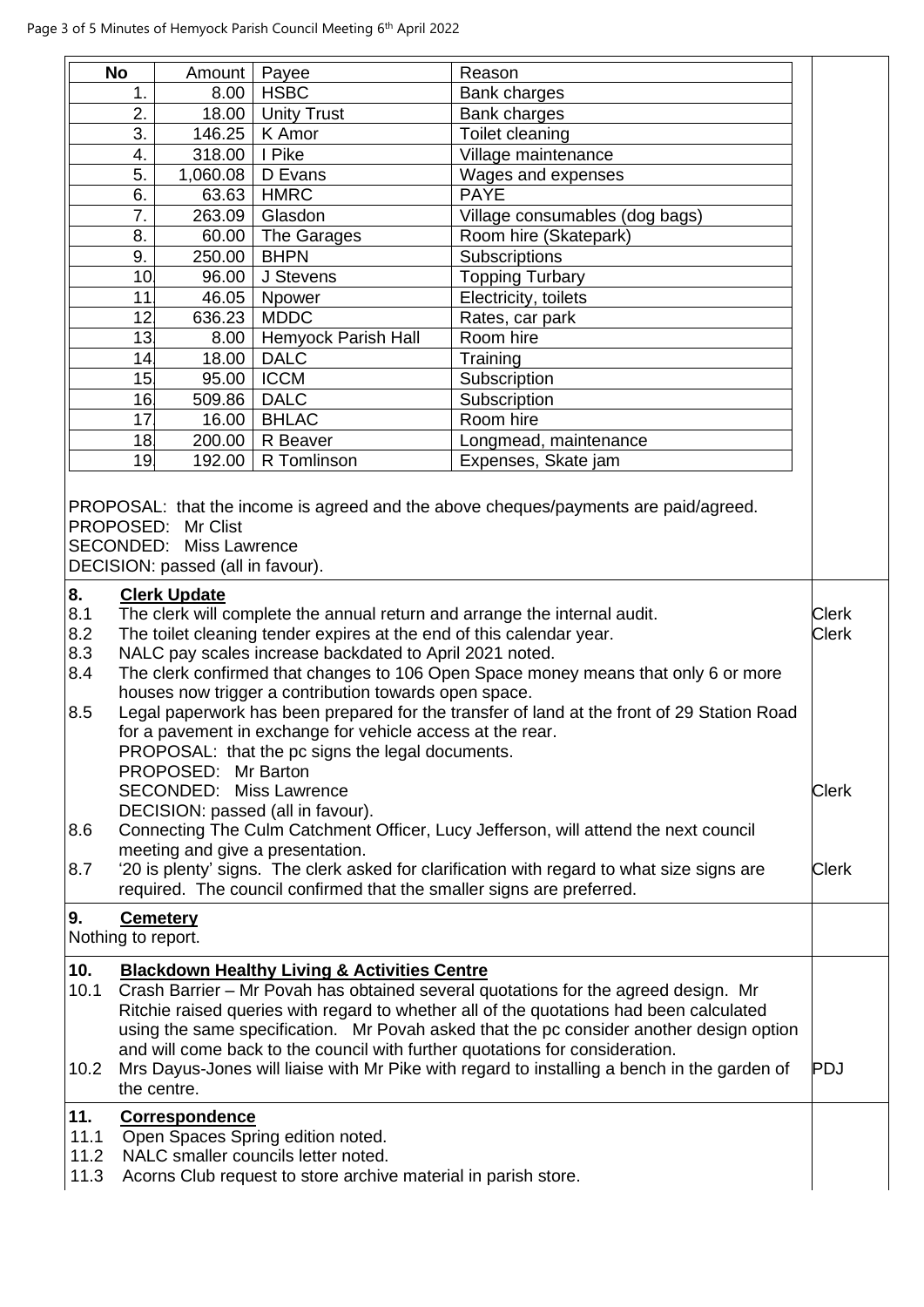|              | PROPOSAL: that the pc allows the Acorn Club to store its archive material at the parish<br>store.                                                            |            |
|--------------|--------------------------------------------------------------------------------------------------------------------------------------------------------------|------------|
|              | PROPOSED: Miss Lawrence<br>SECONDED:<br>Mr Barton                                                                                                            |            |
|              | DECISION: passed (all in favour).                                                                                                                            |            |
| 11.4<br>11.5 | Primary School Governor. Mr Doble volunteered to be a governor.<br>Police liaison - Mr Clist offered to be the parish council/police liaison representative. |            |
| 12.<br>12.1  | The Queen's Platinum Jubilee<br>The working group has asked that the pc underwrite an additional £1,000 towards the cost                                     |            |
|              | of events.                                                                                                                                                   |            |
|              | <b>PROPOSAL:</b> the pc agrees to underwrite an additional £1,000, if necessary, towards the<br>cost of events.                                              |            |
|              | PROPOSED: Mr Barton<br>SECONDED: Mr Russell                                                                                                                  |            |
|              | DECISION: passed (all in favour).                                                                                                                            |            |
| 12.2         | There will be an additional insurance premium of £280 to insure the two skate jams the<br>pc intends to host in May and at the jubilee event.                |            |
|              | PROPOSAL: the pc agrees to pay the additional premium.                                                                                                       |            |
|              | PROPOSED: Miss Lawrence<br>SECONDED: Mrs Dayus-Jones                                                                                                         |            |
|              | DECISION: passed (all in favour).                                                                                                                            |            |
| 13.          | <b>Community Land</b><br>The clerk was asked to arrange a meeting with Cavanna to discuss several issues:- road closure, Clerk                               |            |
|              | drainage/surveyor's report, tree roots, community land.                                                                                                      |            |
|              | At the Annual Parish Meeting on $5th$ May $@$ 7.30pm the community land will be discussed. Mrs                                                               | <b>PDJ</b> |
|              | Dayus-Jones will publicise the meeting.                                                                                                                      |            |
| 14.          | <b>Matters Arising</b><br>Nothing to report.                                                                                                                 |            |
| 15.          | <b>County Council Report</b>                                                                                                                                 |            |
|              | Nothing to report.                                                                                                                                           |            |
| 16.          | <b>District Council Report</b><br>Nothing to report.                                                                                                         |            |
| 17.          | <b>Highways</b><br>Mr Clist is liaising with Dan Wood with regard to possible traffic calming/pinch point on Culmstock SC                                    |            |
| Road.        |                                                                                                                                                              |            |
| 18.          | <b>Footpaths</b>                                                                                                                                             |            |
| 19.          | Nothing to report.<br><b>Commons Management Group</b>                                                                                                        |            |
|              | Nothing to report.                                                                                                                                           |            |
| 20.          | <b>Village Maintenance</b><br>Nothing to report.                                                                                                             |            |
| 21.          | <b>The Garages</b>                                                                                                                                           |            |
| 22.          | Nothing to report.<br><b>Blackdown Hills Parish Network</b>                                                                                                  |            |
|              | Nothing to report.                                                                                                                                           |            |
| 23.          | <b>Asset Management</b><br>Nothing to report.                                                                                                                |            |
| 24.          | <b>Items raised by chairman</b>                                                                                                                              |            |
|              | Nothing to report.                                                                                                                                           |            |
| 25.          | <b>Items raised by councillors</b>                                                                                                                           |            |
|              |                                                                                                                                                              |            |